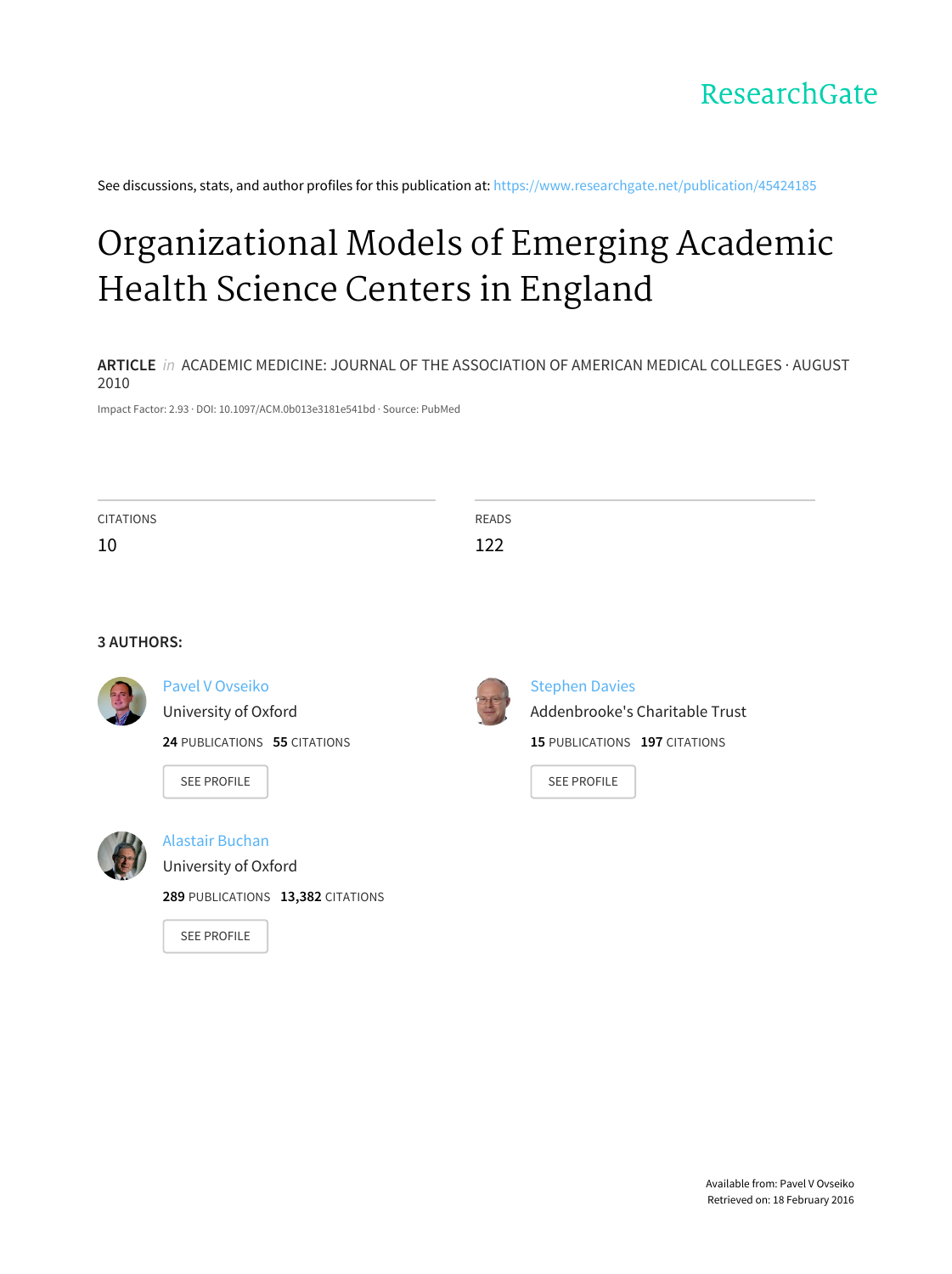# **Organizational Models of Emerging Academic Health Science Centers in England**

Pavel V. Ovseiko, PhD, Stephen M. Davies, MSc, and Alastair M. Buchan, MD, DSc

# Abstract

Recent government policy initiatives to foster medical innovation and highquality care in England have prompted academic and clinical leaders to develop new organizational models to support the tripartite Flexnerian mission of academic medicine. Medical schools and health care providers have responded by aligning their missions and creating integrated governance structures that strengthen their partnerships. In March 2009, the government officially designated five academic– clinical partnerships as England's first academic

health science centers (AHSCs). As academic– clinical integration is likely to continue, future AHSC leaders could benefit from an analysis of models for organizing medical school– clinical enterprise relationships in England's emerging AHSCs. In addition, as the United States ponders health systems reform and universal coverage, U.S. medical leaders may benefit from insight into the workings of academic medicine in England's universal health system. In this article, the authors briefly characterize the organization and financing of the National Health Service

*Editor's Note: A commentary on this article appears on pages 1264 –1265.*

**T**here is a long history of exchanging ideas about academic medicine and health care policy between England and North America. The first dean of Johns Hopkins Medical School, Daniel Coit Gilman, learned about public health at Guy's Hospital in London in 1889.<sup>1</sup> In 1905, Sir William Osler, the Regius Professor of Medicine at the University of Oxford, introduced bedside teaching in England, shortly after pioneering the practice in North America.2 In 1910, Abraham Flexner studied medical education in England to gain insights for medical education reform in North America.3 In parallel with the publication

**Dr. Ovseiko** is research fellow in health systems and innovation, Nuffield Department of Clinical Medicine, University of Oxford, Oxford, England.

**Mr. Davies** is chief operating officer, Cambridge University Health Partners, and fellow, Judge Business School, University of Cambridge, Cambridge, England.

**Dr. Buchan** is professor of stroke medicine, Nuffield Department of Clinical Medicine, and dean, Medical School, University of Oxford, Oxford, England.

Correspondence should be addressed to Prof. Buchan, University of Oxford, Level 7, John Radcliffe Hospital, Oxford OX3 9DU, England; telephone: (44) 1865-220346; e-mail: head@medsci.ox.ac.uk.

Acad Med. 2010;85:1282–1289. *doi: 10.1097/ACM.0b013e3181e541bd* of the Flexner Report, both Osler and Flexner testified to a parliamentary Royal Commission inquiring into medical education in the United Kingdom.4 Famously, Osler<sup>5</sup> argued in 1911, "We need an active invasion of the hospitals by the universities…. In the United States and the Dominions these changes are rapidly progressing." Thanks to the rapid development of academic medicine, North America has since become the leading place for medical discoveries and innovation.

Yet, as Flexner<sup>6</sup> stressed in his 1928 Oxford Taylorian lecture on "The Burden of Humanism," ultimately, humanism determines the value to people of scientific discoveries. Thus, it can be argued that it is important not only to make medical discoveries but also to translate them into medical treatments available to everyone through a universal health system. Such a system, the National Health Service (NHS), was established in the United Kingdom in 1948, providing citizens with a comprehensive service "based on clinical need, not an individual's ability to pay."7 However, the institutions of the NHS proved to be slower to adopt innovative, high-quality care practices than were the leading academic health science centers (AHSCs) in North America. Hence, today, political, academic, and clinical leaders in England are learning from North American and how it supports academic medicine. They review the policy behind the designation of AHSCs. Then, the authors describe contrasting organizational models adopted in two of the newly designated AHSCs and analyze these models using a framework derived from U.S. literature. The authors conclude by outlining the major challenges facing academic medicine in England and offer suggestions for future research collaborations between leaders of AHSCs in the United States and England.

AHSCs how to unleash the power of academic medicine in the NHS.

Recent government policy initiatives to foster medical innovation and highquality care in England have prompted academic and clinical leaders to develop new organizational models that have strengthened their medical school–teaching hospital partnerships by aligning their missions and creating integrated governance structures. In March 2009, the government officially designated five of these academic–clinical partnerships as England's AHSCs, and academic–clinical integration is likely to continue. In this context, we believe that an analysis of emerging organizational models is likely to be of value to policy makers and to institutional leaders. In addition, as the United States ponders health systems reform and universal coverage, U.S. medical leaders may benefit from insight into the workings of academic medicine in England's universal health system.

In this article, we provide an overview of the organization and financing of academic medicine in England and review policy debates behind the designation of AHSCs. Then, we describe contrasting organizational models adopted in two of the newly designated AHSCs and analyze these models using a framework derived from U.S. literature. We conclude by discussing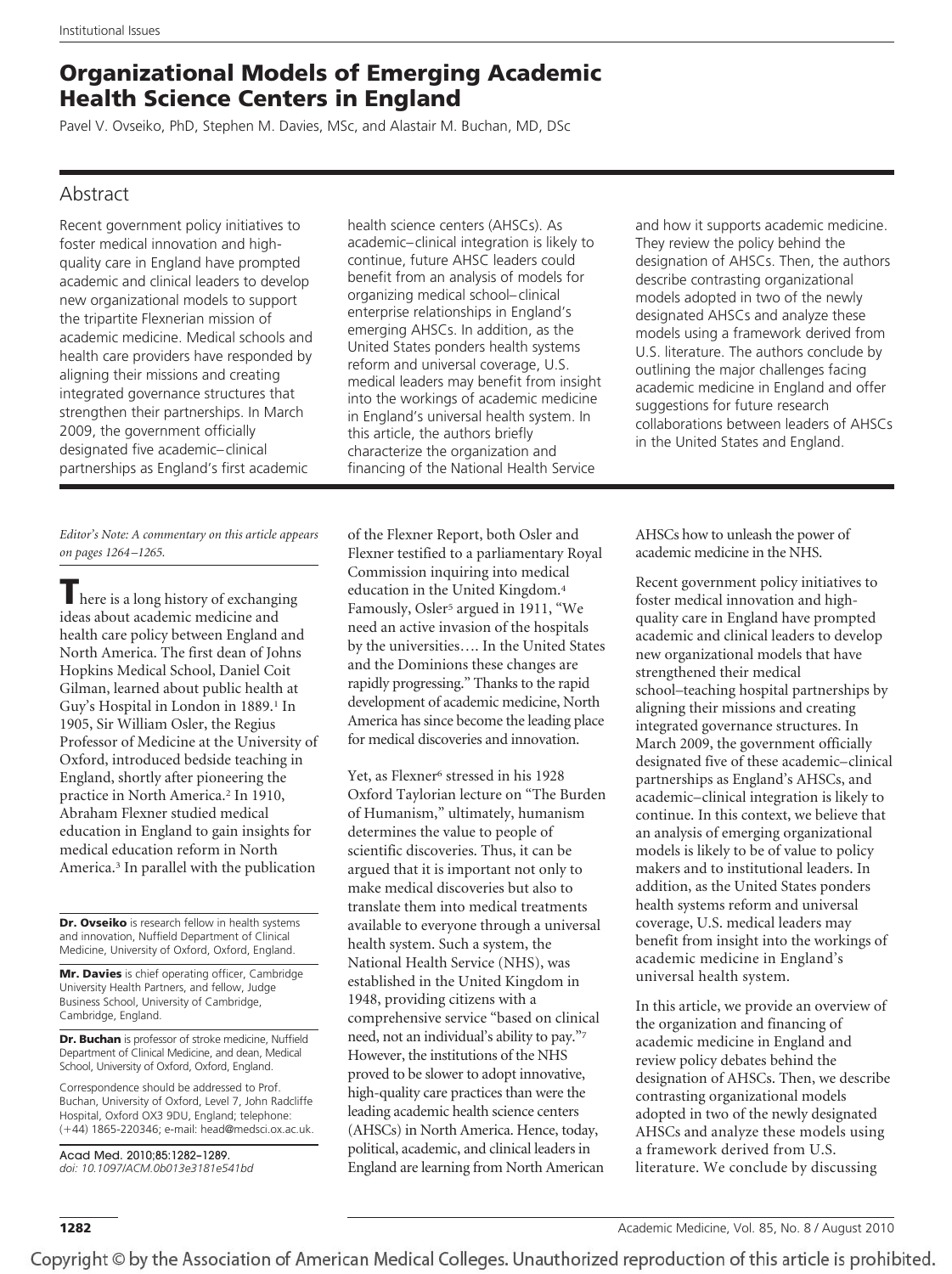major challenges facing academic medicine in England.

# **Academic Medicine in England**

#### **The NHS: Organization and provision of care**

With a budget of more than £100 billion and 1.5 million employees, the NHS is the world's largest government health service and its fourth largest employer.8 Approximately 87% of total expenditure on health in the United Kingdom is publicly funded, mostly from general taxation.9 Health policy and the management of the NHS are devolved to national administrations (England, Scotland, Wales, and Northern Ireland), meaning that there are now four separate National Health Services in the United Kingdom, albeit of shared origin and with much still in common. In this article, we focus on policy and organizational innovations in England only. The English NHS is the largest part of the U.K. NHS, accounts for approximately 85% of its resources and workforce, and serves a population of more than 50 million people.

The Department of Health is in charge of the NHS in England; the secretary of state for health reports directly to the prime minister. The Department of Health controls 10 "strategic health authorities," which manage NHS activities at the regional level and allocate funding using a formula, based on population size and characteristics, to 152 local "primary care trusts." These local trusts coordinate the planning and funding of communitybased services and primary care physicians, called "general practitioners," and pay for all secondary care. Primary care trusts have some parallels with U.S. managed care organizations: Both aim to improve health and reduce avoidable use of health care.10 Similar to primary care physicians in U.S. HMOs, NHS general practitioners act as gatekeepers: A patient cannot see a specialist without a referral from his or her general practitioner.

Secondary care is provided by "NHS trusts," statutory organizations that are, in effect, NHS subsidiaries authorized by the secretary of state for health to operate one or more hospitals or specialized care centers. NHS trusts have parallels with U.S. preferred provider organizations, as they enter into contracts with primary care trusts to provide specified types and

volumes of health care services at fixed rates, which are mostly based on a national price list. The National Institute for Health and Clinical Excellence provides primary care trusts and clinicians with evidence on the costeffectiveness of certain treatments and makes recommendations on their use within the NHS. Primary care trusts employ this evidence, along with incentives and utilization management practices, to minimize unnecessary referrals and to stipulate to clinicians which treatments produce sufficient benefits to patients to be worth the expense to the NHS. Each NHS trust is governed by a board of directors. The NHS Appointments Commission appoints six laypeople from the community served by the trust to serve as the board's chair and its five nonexecutives; the board, with input from the strategic health authority, appoints five executives (including a chief executive) who are usually drawn from the pool of NHS managers in the country.

In a drive to promote local democratic accountability, the government in 2004 introduced progressive conversion of NHS trusts into "NHS foundation trusts." Each NHS foundation trust is a separate legal entity (not-for-profit public benefit corporation) whose board of directors is accountable to a newly created board of governors representing local communities. Foundation trusts are no longer subject to directions from the secretary of state for health and to performance management by strategic health authorities; instead, they are overseen by the regulatory body, Monitor, which is accountable directly to Parliament. Unlike NHS trusts, foundation trusts may retain financial surpluses to invest in the delivery of health care services, rather than returning the cash to the secretary of state for health.

A small private health care sector exists alongside the NHS—total revenues of private hospitals and clinics reach more than  $£3$  billion annually<sup>11</sup>— but all teaching hospitals in the United Kingdom are part of the NHS, either as NHS trusts or as NHS foundation trusts.

#### **Physicians and academic medicine**

Physicians involved in academic medicine follow one of two career tracks. Those most committed to research and/ or teaching are employed by universities as salaried faculty members and also have honorary contracts with the NHS for clinical practice. Honorary contracts confer the right to undertake clinical practice within the NHS and deal with matters of indemnity and accountability. Their purpose is to allow university faculty to contribute to NHS service delivery and to undertake research and teaching in the clinical environment. These university-employed physicians are generally referred to as "clinical academics." However, many of the physicians employed by the NHS and primarily committed to clinical practice are also active in research and teaching. In addition to their substantive contracts with the NHS, these physicians may have paid or unpaid honorary contracts with a university as a means of recognizing and reinforcing their academic engagement.

Whereas approximately two-thirds of NHS attending physicians, called "consultants," undertake some fee-for-service practice in the private sector,<sup>12</sup> very few clinical academics perform private work. Consequently, faculty practice plans do not exist in the United Kingdom. Salaries of clinical academics are closely linked to those of NHS medical staff, including incentive schemes for "clinical excellence," rather than being tied to the lower rates paid to nonclinical faculty. To qualify for the higher pay rates, medical school faculty must have a substantial clinical element in their job plan, typically around half their fixed commitments. Nonclinical medical school faculty may also be heavily dependent on the NHS for access to biomaterials and through their collaborations with clinical faculty. This dependency is managed through unpaid honorary contracts and systems of research governance.

#### **Funding for medical education and research**

Medical education and research are also predominantly publicly funded. There are 24 medical schools in England (of 32 total in the United Kingdom),<sup>13</sup> all of which are connected to universities that rely on public funding. Training to become a doctor in England starts with an undergraduate program at a medical school (usually five years), which is followed by a two-year clinical Foundation Programme and then by two to five years of specialist training. Altogether, it takes up to twelve years to become a hospital consultant, or nine years to become a general practitioner.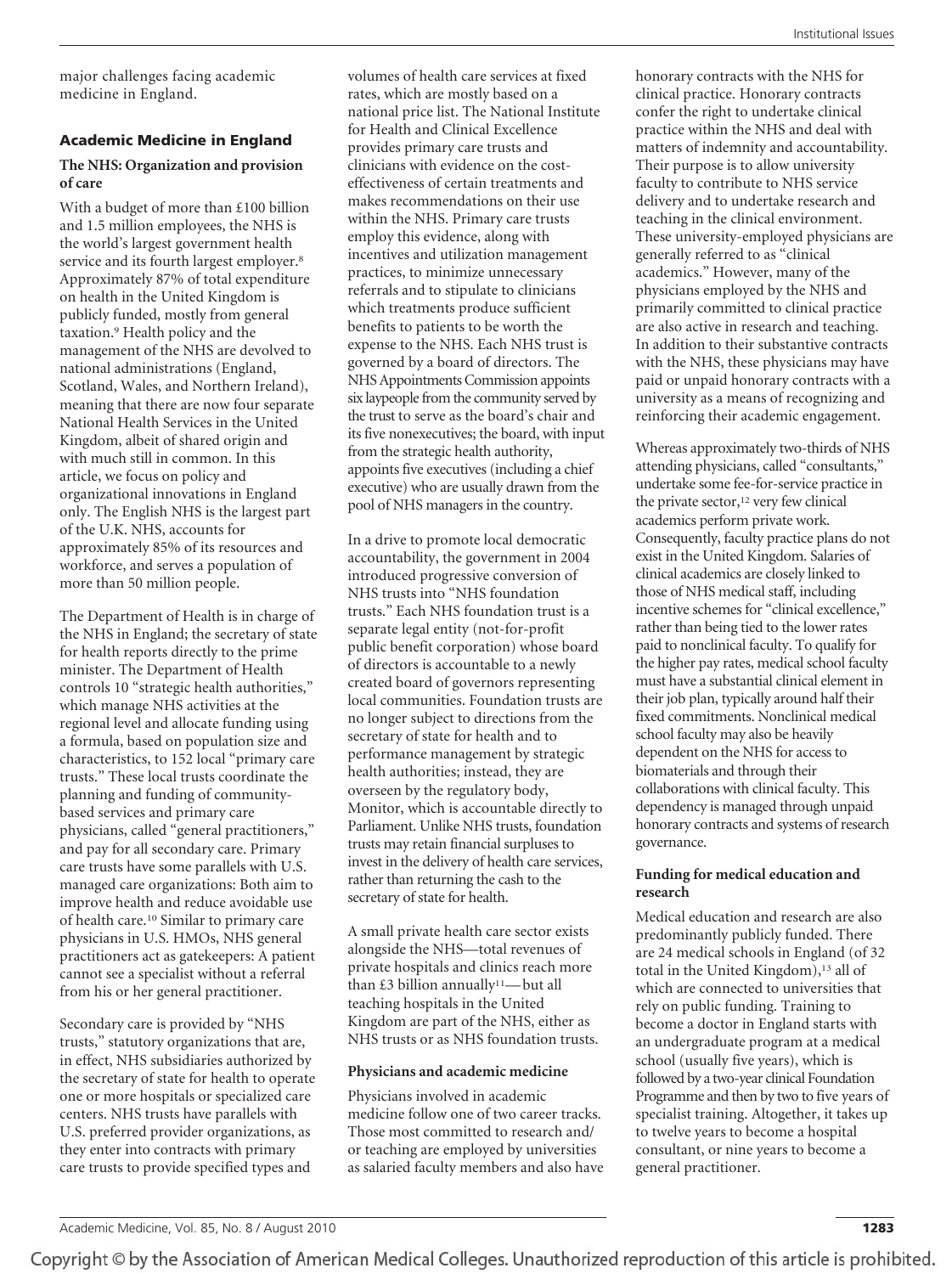The number of places available for medical undergraduates at English universities is determined and funded by the Higher Education Funding Council for England following annual consultation with the NHS on future workforce requirements. Clinical teaching for undergraduates is largely funded by the NHS. Postgraduate medical education is planned by Medical Education England, a nondepartmental government body, and is also largely funded from the NHS budget. Tuition fees for U.K./European Union students are subsidized by the government and paid by the Department of Health from year five onwards.

Public funding for research is routed to medical schools and their partner NHS trusts and foundation trusts on a competitive basis through the Medical Research Council and other research councils (funded through the Department for Business, Innovation and Skills, but operating with a high level of autonomy) as well as the National Institute for Health Research (NIHR; funded by the NHS). Both clinical academics and NHS consultants compete for these funding streams, often in close collaboration. Medical schools also receive research funding from charities and from industry. Furthermore, the Department of Health provides teaching hospitals with funding uplifts toward the additional service costs that arise from hosting teaching and research.

#### **Two points concerning academic medicine in England**

This brief account of the context for academic medicine in England (which would be equally applicable to the other U.K. countries) highlights two points. First, the organization and financing of the NHS are key to the development of academic medicine. Second, teaching hospitals and medical schools in England receive the majority of their funding from public sources, principally routed through the Department of Health and the Department for Business, Innovation and Skills, respectively (in the latter case, some of this funding is allocated through research councils), creating a bifurcating accountability. Consequently, a key feature of academic medicine in England is the "strategic fragmentation" of the tripartite mission of research, education, and patient care in the public sector.<sup>14</sup> Medical schools and their partner NHS



Figure 1 The "unlinked partners" model of medical school–clinical enterprise relationships in England, 2009. The left and right panels represent funding and accountability relationships in the higher education sector and the National Health Service (NHS), respectively. NHS organizations are not structurally linked to medical schools, no common governance and accountability mechanisms exist, and the scope of contractual relationships between partner medical schools and NHS organizations is limited. Lines without arrows indicate reporting and accountability relationships; arrowed lines indicate major funding flows.

organizations have historically relied on cross-representation in management forums and day-to-day communication among leaders— underpinned to a limited extent by cross-departmental agreements— but they have not been structurally linked through common governance and accountability mechanisms. This arrangement (Figure 1) resembles the "unlinked partners" model of medical school–clinical enterprise relationships described by Culbertson et al.15 Recent policy initiatives have sought to overcome this fragmentation by linking academic and NHS partners and aligning their missions, most notably through the fostering of nationally recognized AHSCs.16,17

# **From Strategic Fragmentation to Strategic Alignment**

The government's NHS reform agenda set a broad policy context for the strategic alignment of health research, education, and patient care. In 2002, Sir Derek Wanless,18 an independent advisor appointed by the U.K. Treasury, reviewed U.K. health care financing and concluded that private insurance, social insurance, self-pay, and other alternative forms of financing would be more expensive and less equitable than general taxation. Nonetheless, Wanless recommended that the United Kingdom devote a "substantially larger share of national income to health care" by raising total health spending from 7.7% of GDP in 2002–2003, to 9.4% in 2007–2008, and up to 12.5% in 2022–2023. Subsequently, in the 2002 budget statement the government committed to the

unprecedented annual funding increase of 7.4% per year (adjusted for inflation) over the following five years to improve the provision and quality of health services.<sup>19</sup> Furthermore, the government's 10-year Science and Innovation Investment Framework stated the government's ambition to raise the level of research and development (R&D) from 1.9% of GDP in 2002 to 2.5% by 2014, which will substantially close the gap between the United Kingdom and the United States (2.67% of GDP in 2002) and modernize public services through research and innovation.20

In response to the government's agenda "to improve the nation's health and increase the nation's wealth," the Department of Health formulated a new national health research strategy for 2006 –2010, *Best Research for Best Health*. <sup>21</sup> A centerpiece of this strategy was consolidating investment in NHS R&D under the umbrella of the newly established NIHR. The NIHR appointed an international panel of experts to select and designate the leading academic– clinical research partnerships as "biomedical research centers." On designation in 2006, the NIHR awarded government grants to partner NHS organizations toward new biomedical research for a period of at least five years. In 2007, the NIHR launched a similar grant scheme for applied health research, Collaborations for Leadership in Applied Health Research and Care. These NIHR grants have provided strong financial incentives for the strategic and operational alignment of biomedical and applied health research in medical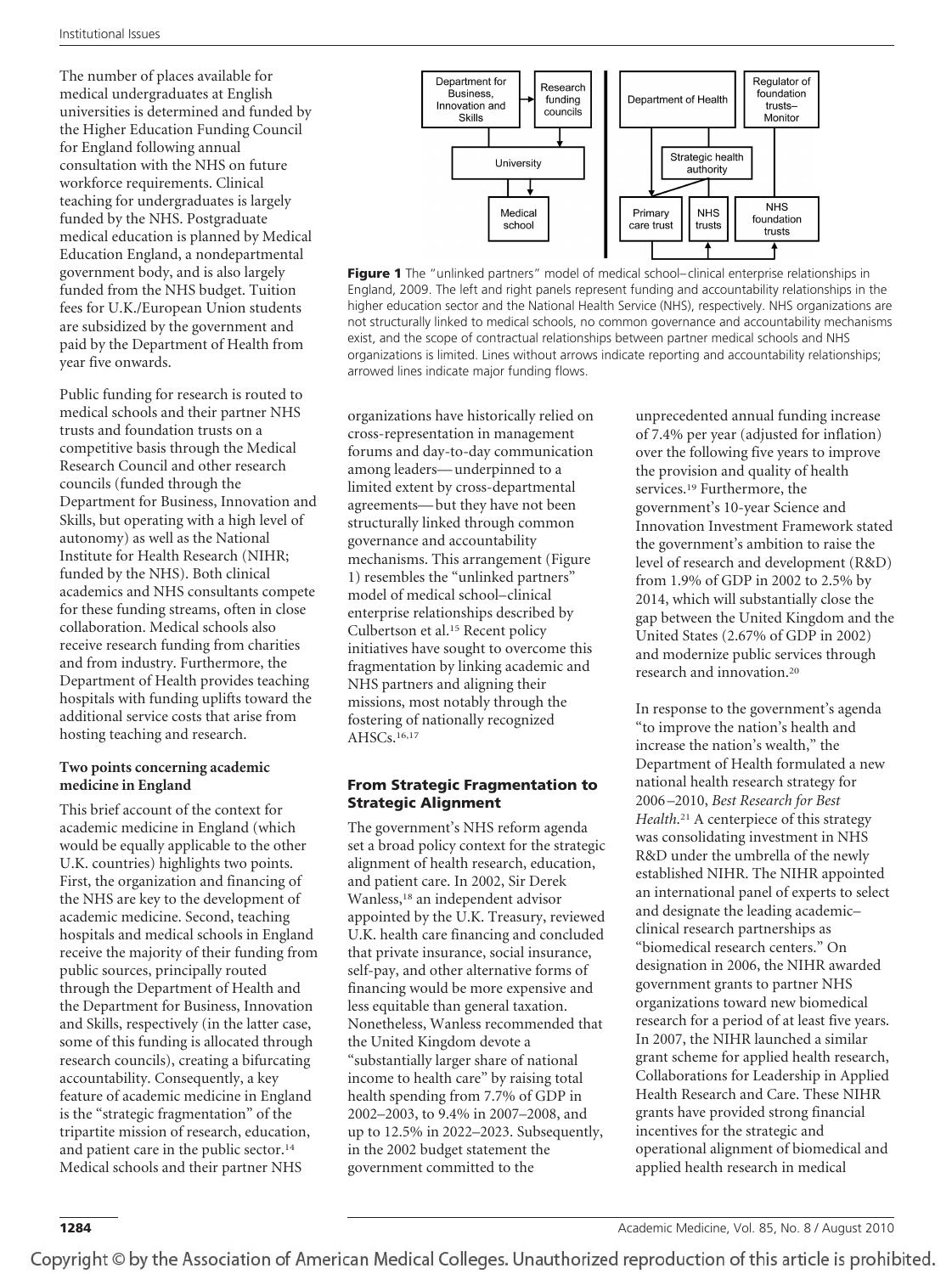schools and their partner NHS organizations.

The government also announced in 2006 its long-term aspiration to consolidate health research funding from different government agencies in a single fund22 and commissioned Sir David Cooksey to review U.K. health research funding arrangements. In line with the U.S. Institute of Medicine's finding that two "translational blocks" in U.S. biomedical research should be tackled by collaborative efforts of multiple stakeholders,<sup>23</sup> Cooksey<sup>24</sup> concluded that the United Kingdom needed to close two "translational gaps":

- translating ideas from basic and clinical research into the development of new products and approaches to treatment of disease and illness; and
- implementing those new products and approaches into clinical practice.24

Cooksey's recommendation that the government should seek to achieve better coordination of public health research funding for universities and the NHS led to the establishment in 2007 of the Office for Strategic Coordination of Health Research, to oversee and align the research strategies of the Medical Research Council and the NHS. However, the changes implemented stopped short of combining NIHR and Medical Research Council funding into a single national health research fund.

In addition to aligning various academic and clinical funding streams at the level of funding agencies, the medical community in England considered facilitating translational efforts through the alignment of academic and clinical missions at the level of universities and teaching hospitals. Between 2001 and about 2004, the Nuffield Trust for Research and Policy Studies in Health Services, an independent foundation, published a report and hosted a series of events exploring the idea of "university clinical partnership" and the case for adopting North American AHSC models in the United Kingdom.25,26 Although this idea was attractive to many NHS and university leaders, these proposals did not attract much interest from policy makers, and "without political blessing organizational leaders have not been able to marry."<sup>14</sup>

Such blessing came later from Professor Lord Ara Darzi, an academic surgeon at Imperial College London and minister in the Department of Health. In his 2006 review of London's health care strategy, Darzi<sup>16</sup> drew on the examples of medical excellence at Toronto's Sunnybrook Health Centre and Boston's Massachusetts General Hospital to suggest that developing AHSCs would help London preserve its leading position in academic medicine in the United Kingdom and allow patients to benefit from the latest medical breakthroughs.

Darzi<sup>16</sup> argued that "'AHSC' is not a label that should be applied indiscriminately … like 'university hospital' and 'teaching hospital'" and proposed six criteria to determine whether an academic–clinical partnership really formed an AHSC:

- Integrated Governance—this could range from delegated authority through to full mergers.
- Internationally recognised excellence in research and clinical practice (with the concurrent ability to be a leader within the UK).
- Clear integrated funding streams for research and teaching.
- Integrated leadership and career paths.
- Joint programmes which combine research and clinical work.
- Commercial expertise to market research developments and benefit the UK's economy.16

In 2007, Darzi carried out a strategic review of the whole NHS in England; in *High Quality Care for All*, <sup>17</sup> he recommended adopting the AHSC model as national policy. Subsequently, the Department of Health launched a competition for AHSC status and appointed an international designation panel to peer review applications from NHS–university consortia. In March 2009, the Department of Health officially granted five medical schools and their NHS partners AHSC status: Imperial College London, King's College London, University College London, the University of Cambridge, and the University of Manchester.

AHSC designation did not lead to immediate government funding. Rather, the AHSC designation process served as a catalyst for the strategic alignment of medical schools with their NHS partners, enhancing prestige of the designated organizations and raising expectations for future funding. AHSC leaders could expect that designation may help them

protect their current research and education funding streams, secure government funding earmarked for health care innovation, and give them an advantage in competition for peerreviewed grants.

#### **Emerging Organizational Models**

To demonstrate the emerging organizational models of the designated AHSCs, we describe and analyze them using three dimensions of medical school–clinical enterprise relationships proposed by Weiner et al<sup>27</sup>: clinical enterprise organization, academic–clinical enterprise integration, and authority position of the chief academic officer over the clinical enterprise (i.e., the highest-ranking official in the medical school or the AHSC responsible for the academic mission). In addition, we describe academic enterprise organization as a fourth variable. According to our empirical observation, the medical school–clinical enterprise relationships across the five designated AHSCs fall under two organizational models: the joint leadership and management model, uniquely represented by Imperial College Healthcare, or the joint partnership board model, represented by Cambridge University Health Partners (CUHP; the AHSC vehicle for the University of Cambridge) and the other three designated AHSCs. We address these models in turn, below.

#### **Joint leadership and management model: Imperial College Healthcare, London**

**Academic enterprise organization.** The academic enterprise of Imperial College Healthcare consists of the Faculty of Medicine of Imperial College London. In 1988 –2000, four free-standing medical schools and three clinical research institutes merged to form Imperial College London, creating one of Europe's largest medical schools. It is characterized by a "corporate" management structure: 52 departments are grouped into eight divisions whose chairs report directly to the dean called the "principal."\* The divisions bear primary responsibility for

<sup>\*</sup> The title of the chief of a medical school in the United Kingdom varies between institutions, and thus in this article we use "dean" as a generic descriptor.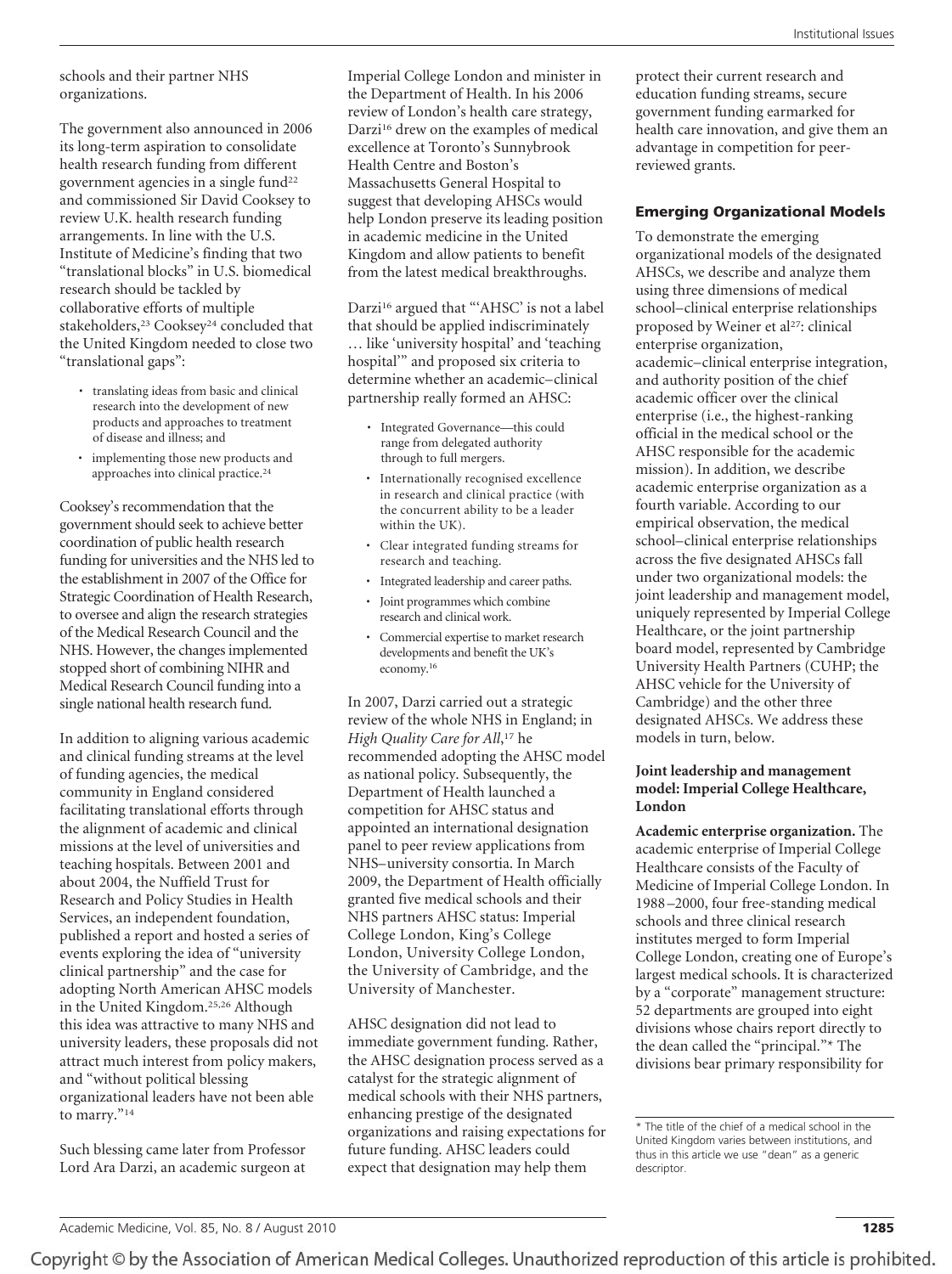financial and human resources management, and the dean has a fund for interdivisional appointments and other areas where resources might be otherwise limited.

**Clinical enterprise organization.** Under the leadership of the current dean, Professor Stephen K. Smith, and with the support of London's strategic health authority, Imperial College London embarked in 2007 on a mission to integrate its biomedical research with health care provision. Professor Smith summarized it as follows<sup>28</sup>:

The UK is recognised as second only to the US for the quality of its biomedical research, yet this excellence is not reflected in the quality of its clinical outcomes. Our patients are losing out from this failure to turn discoveries and innovations into new treatments and ways of caring for them. The AHSC will close this gap. For the first time in this country we seek to truly integrate biomedical research and health care provision to provide the best health care in the world, free at the point of delivery.

As part of the AHSC project, two acute NHS trusts merged in late 2007, bringing together five major teaching hospital affiliates of Imperial College, to create a unitary clinical enterprise. The resultant Imperial College Healthcare NHS Trust is the largest NHS trust in England, spanning 43 specialties organized into seven clinical program groups.

#### **Academic– clinical enterprise**

**integration.** Imperial College Healthcare is pursuing a strategy of academic– clinical integration through joint leadership and management appointments (Figure  $2)^{29}$ :

- The medical school dean is the clinical enterprise CEO.
- The college president is a voting nonexecutive member, and the college secretary is a nonvoting member of the clinical enterprise board; the clinical enterprise board chair is a member of the college board.
- The clinical enterprise managing director and the medical school vice dean are members of each other's management boards; clinical program group chiefs and academic division chairs are members of one another's management boards as well.
- The clinical enterprise executive directors of education and research



**Figure 2** The "joint leadership and management" organizational model of Imperial College Healthcare, London, 2009. The clinical enterprise, represented by a newly merged unitary National Health Service (NHS) trust, is linked to the medical school through the joint academic health science center (AHSC) appointments of the medical school dean/clinical enterprise CEO and academic department chairs/clinical service chiefs. This linkage is not ordained by law, however, and separate funding and accountability mechanisms remain in place for the academic and clinical missions.

hold senior medical school appointments.

• Two of the seven clinical program group chiefs are chairs of the matching academic divisions; directors of research in five other clinical program groups are academic division chairs; and heads of education in all seven clinical program groups hold senior medical school appointments.

#### **Authority position of the chief academic**

**officer.** The dean/CEO possesses executive authority over the clinical enterprise at Imperial College Healthcare, which allows the dean/CEO to hire and evaluate physicians and managers in the best interests of the whole AHSC and to play a key role in investment decision making. However, substantial legal and regulatory barriers prevent the dean/CEO from cross-subsidizing the academic and clinical enterprises. Furthermore, like every NHS trust, Imperial College Healthcare is performance-managed by a strategic health authority, and the dean/ CEO cannot make legally binding provisions for the links with the medical school without directions from the secretary of state for health. The trust has begun the process of applying for foundation trust status, which would allow the dean/CEO to gain managerial autonomy from a strategic health authority and to formalize the links with the medical school.

#### **Joint partnership board model: CUHP, Cambridge**

Teaching hospitals in four of the designated AHSC partnerships had become foundation trusts even before the government announced its AHSC policy. As these foundation trusts had recently

adopted constitutions that made accountability to local communities paramount via a process requiring extensive public consultation, they found it difficult to contemplate the further deliberations and upheaval that would be required to move to a "joint leadership and management model." Instead, in each of these partnerships, the foundation trusts and their academic partners agreed to establish a new legal entity with a joint partnership board and delegated to that board certain powers to coordinate the delivery of the tripartite mission across autonomous organizations. We demonstrate this model using the example of CUHP, although the details of constitution and governance vary between the four partnerships using this model.

#### **Academic enterprise organization.**

Education in the science of healing has existed at the University of Cambridge since at least the 16th century, when King Henry VIII established the chair of Regius Professor of Physic. However, prior to the establishment of the School of Clinical Medicine in 1976, Cambridge medical students had to finish their education at other medical schools most notably, in London— once their preclinical studies were completed.

Unlike the Faculty of Medicine at Imperial College London, the Cambridge School of Clinical Medicine has a decentralized, collegiate structure. Whereas preclinical education and life sciences research are based at the School of Biological Sciences and specialized research institutes, clinical education and translational research are based at the School of Clinical Medicine. The latter is one of the smallest medical schools in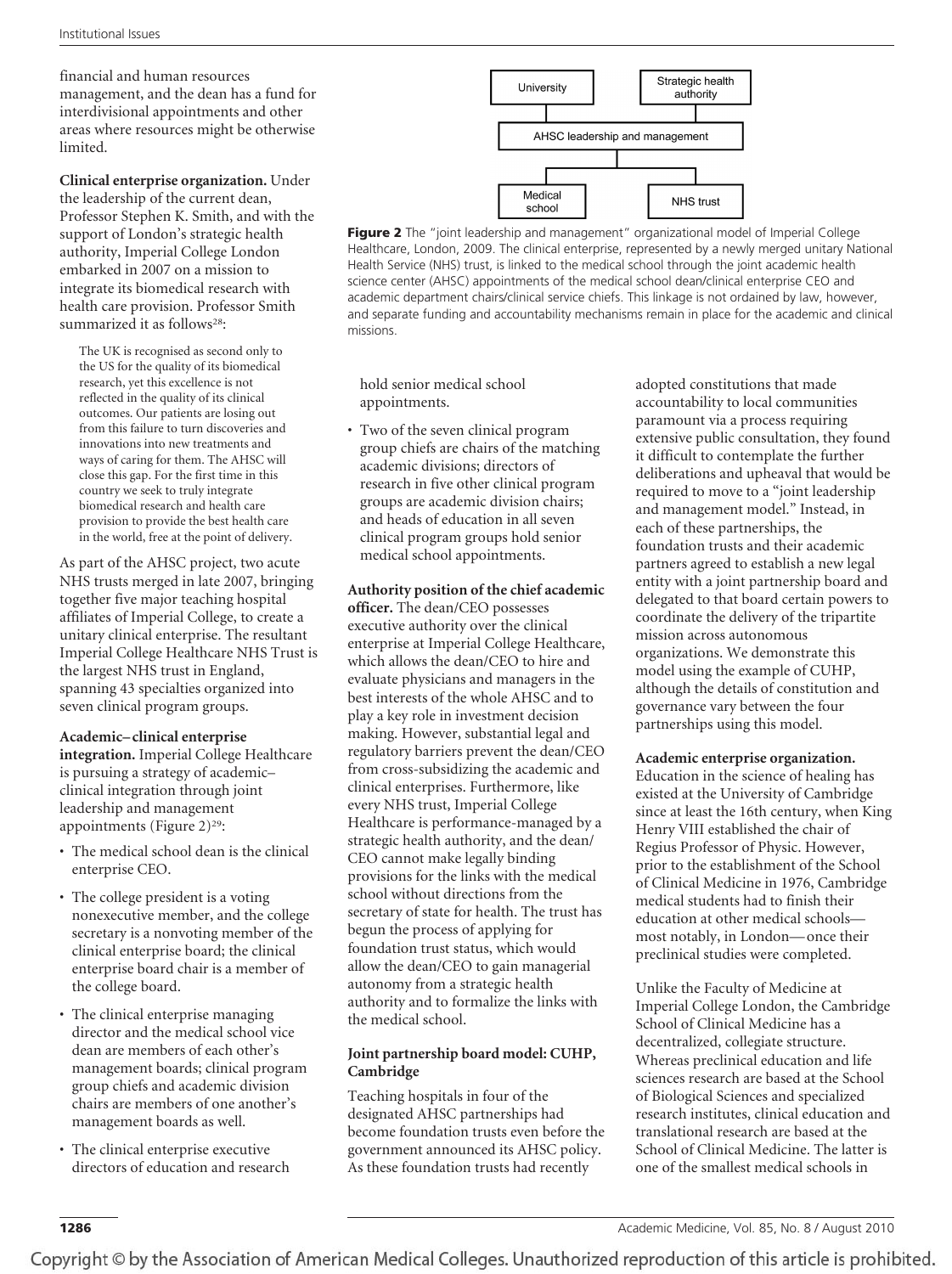England (130 admissions per year) and does not have sufficient places for all Cambridge students completing the preclinical course, which means that Cambridge medical students continue to migrate after three years to medical schools in London and elsewhere. The school is organized into 12 departments, which bear primary responsibility for financial and human resources management. The Regius Professor of Physic serves as ex-officio dean of the clinical school, presides over collective decision making by academic department chairs, represents the school's interests in university affairs, and oversees the implementation of policy.

**Clinical enterprise organization.** The clinical enterprise of the AHSC consists of three independent NHS foundation trusts:

- Cambridge University Hospitals, an acute care trust providing a comprehensive range of general and specialized services in the Rosie and Addenbrooke's Hospitals;
- Papworth Hospital, a superspecialized cardiothoracic center near Cambridge; and
- Cambridgeshire and Peterborough, a mental health and learning disability trust providing services across 75 community-based sites.

Given that the School of Clinical Medicine and a number of specialized research institutes are based at the Addenbrooke's Hospital site, the academic and clinical partners are pursuing a strategy of integration through joint expansion and collocation. Papworth Hospital and parts of Cambridgeshire and Peterborough's acute mental health services are being relocated to the Addenbrooke's site, as part of a wider strategy to expand and develop the site into the Cambridge Biomedical Campus.30 At Addenbrooke's Hospital, academic departments and clinical services are already collocated, and the Regius Professor of Physic and hospital executives share the same suite of offices there.

#### **Academic– clinical enterprise**

**integration.** In response to AHSC policy, the Cambridge academic and clinical partners have formalized their longstanding collaboration by creating an AHSC partnership vehicle—CUHP—



**Figure 3** The "joint partnership board" organizational model as implemented by Cambridge University Health Partners, 2009. The clinical enterprise is represented by three independent National Health Service (NHS) foundation trusts (FTs) and is linked to the medical school through the board of a new academic health science center (AHSC). The board is a vehicle created to strengthen collaboration between the partners while maintaining separate funding and accountability mechanisms for the academic and clinical missions.

constituted as a company limited by guarantee (i.e., without equity capital and shares), with the four partner organizations as members (Figure 3). CUHP has existed in shadow form since AHSC designation was awarded in March 2009 and was legally constituted in November 2009. CUHP will pursue its tripartite goal of excellence across research, education, and patient care through the following mechanisms<sup>31</sup>:

- Member organizations will consult the CUHP board about key appointments, capital development plans, and changes to the structural organization of each of the partners.
- An executive group will operate under delegated authority from the CUHP board and will include a chief operating officer and "mission leads" to work across member organizations.
- Member organizations will reshape their internal structures to further support the tripartite mission and provide better alignment with academic structures.

The AHSC will provide a vehicle to strengthen collaboration between member organizations without changing the existing property relationships. Transfers of undertakings and funds related to joint operations are expected to remain between member organizations, rather than from member organizations to the AHSC, but the form of incorporation allows for transfers of activities or funding to the AHSC should this be advantageous in the future.<sup>31</sup>

**Authority position of the chief academic officer.** The Regius Professor of Physic, who serves as a nonexecutive director on the board of the largest NHS partner (Cambridge University Hospitals), is the

executive director of CUHP. The remaining members of the CUHP board have been appointed from the partner NHS bodies or from the University of Cambridge, with the overall composition (defined in a members' agreement) intended to balance university and NHS interests. Formally, six directors are university representatives (three are clinical academics who also have honorary contracts and service commitments in the NHS), and six are drawn from the three NHS trusts. The board is completed by an eminent independent chair with experience of both the practice and politics of academic medicine. Although most of the directors of CUHP are appointed ex-officio from the member organizations, they are obligated under U.K. law to act only in the interests of CUHP when acting in the capacity of CUHP directors.

### **Challenges Facing Academic Medicine in England**

Despite early adoption by Imperial College Healthcare, a model of hierarchical governance arrangements spanning the totality of the academic– clinical enterprise relationship has not yet found further supporters in England. Instead, the other four designated AHSCs have opted for horizontal governance arrangements featuring a joint partnership board and intermediary organizations. The resulting medical school–clinical enterprise relationships are best described as "network," rather than "center," relationships, which Weiner et al<sup>27</sup> observed are of increasing importance in mature North American AHSCs. These network relationships are based on consent and collaboration rather than traditional hierarchies with clear reporting lines.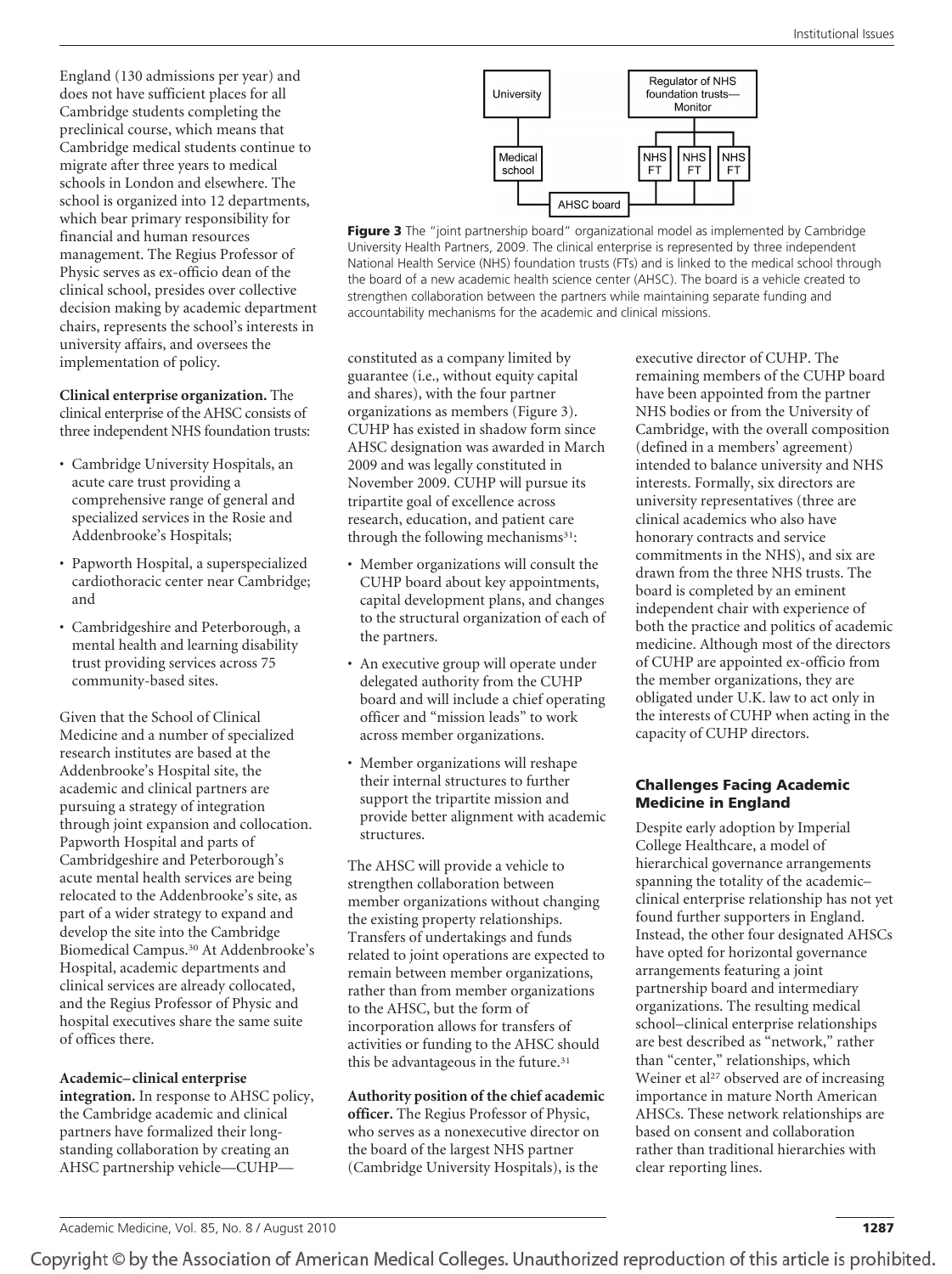

**Figure 4** U.K. health care expenditure as a percentage of gross domestic product (GDP): National Health Service (NHS) actual (1988 –1989 through 2007–2008), NHS planned (2008 –2009 through 2010 –2011), and NHS projected (2011–2012 through 2016 –2017); private actual (1988 –1989 through 2006 –2007) and private projected (2007–2008 through 2016 –2017). While U.K. NHS expenditure has risen over the last 10 years by three percentage points of GDP from 5.5% in 2000 – 01 to an estimated 8.5% in 2009 –10, it is projected that by 2016 –17 NHS expenditure will flatten off or decline in the range indicated by the gray area. This may lead to a possible gap of £4 billion to £40 billion in NHS funding in comparison with the future funding scenarios recommended to the government in the 2002 Wanless Report in order to improve the quality of care and cope with demographic pressures. Source: Appleby et al, 2009.<sup>33</sup> Used with permission.

As the remaining teaching hospitals are undergoing a process of accelerated conversion into foundation trusts and public spending cuts are planned in response to diminishing tax revenues due to economic downturn, it is likely that the trend toward risk minimization through limited liability structures and horizontal governance arrangements will continue. This presents political, academic, and clinical leaders with two major challenges.

First, political leaders face the challenge of aligning incentives across academic and clinical enterprises. While NHS trusts receive incentives to accelerate their conversion into foundation trusts, so as to decentralize health care, medical schools and their affiliated teaching hospitals have been encouraged to increase academic–clinical integration, so as to foster innovation and high-quality care. These two sets of incentives are misaligned, however, because the mission of the teaching hospitals that are part of foundation trusts is narrowly defined. The current legislation defines the foundation trust's mission as providing patient care, permits rather than mandates research and education, and gives limited representation to academic partners in governance and management structures. One solution would be to align these two sets of incentives through legislation creating a new type of NHS

organization—an "academic foundation trust" that has a statutory duty to pursue the tripartite mission and allows for meaningful representation of academic partners at all levels of governance and management. Without such legislation, the choice of governance arrangements for academic–clinical integration will effectively be limited to horizontal "network" models.

Second, AHSC leaders face the challenge of developing a robust AHSC business model that will remain viable under the adverse conditions of economic downturn. Given the bifurcating accountability of universities and NHS organizations to different government departments, medical schools and their affiliated clinical enterprises cannot cross-subsidize each other. Thus, they cannot adopt the U.S. "virtuous cycle" model, under which "the clinical enterprise—through financial support raises the level of the academic enterprise, which, in turn, raises the level of the clinical enterprise."32 The current English model is based on the assumption of public spending growth and allows strategically aligned academic and clinical enterprises to invest public funding in innovative projects. However, all public spending departments, including the NHS and universities, are facing a period of stagnant funding that will be particularly painful as it comes straight

after a period of unprecedented investment (Figure 4).33 The adverse consequences of economic downturn on academic medicine in England could be far more profound than the impact of the 1997 Balanced Budget Act on U.S. academic medicine because English medical schools and teaching hospitals receive the overwhelming majority of their funding from public sources. Therefore, England's emerging AHSCs must make a compelling business case for publicly funded AHSCs in an uncertain economic climate.

Overall, given that AHSCs in England represent a very recent phenomenon and that they are still in formation, we only begin in this article to examine the organizational forms of emerging AHSCs and the surrounding policy debates. Whereas U.S. AHSCs respond to market competition,34 the principal driving force behind change in academic medicine in England is central government policy, chiefly that of the separate departments responsible for health and for higher education. Yet despite the fundamental differences between the English and American health systems, there are also similarities. Our study suggests that in England, as in the United States, there is a trend toward "network" relationships in AHSCs. Moreover, similar to AHSCs in North America,<sup>35</sup> AHSCs in England are facing profound financial challenges. Therefore, policy makers in England and North America could benefit from future studies examining how their counterparts on the other side of the Atlantic respond to common challenges, as well as which health systems and policies provide better leverage for the tripartite Flexnerian mission of academic medicine. Indeed, one of Flexner's3 mottos was *ambulando discimus*, or "we learn by going about."

*Acknowledgments:* The authors wish to thank Stephen K. Smith, Will Warburton, and Ben Saunders for critical reading of the manuscript and insightful comments. The authors also wish to thank John Appleby for the data presented in Figure 4 and for permission to reproduce these data.

*Funding/Support:* None.

*Other disclosures*: None.

*Ethical approval*: Not applicable.

#### **References**

**1** Gilman DC. Charity and knowledge. Bull Johns Hopkins Hosp. 1939;65:23–37.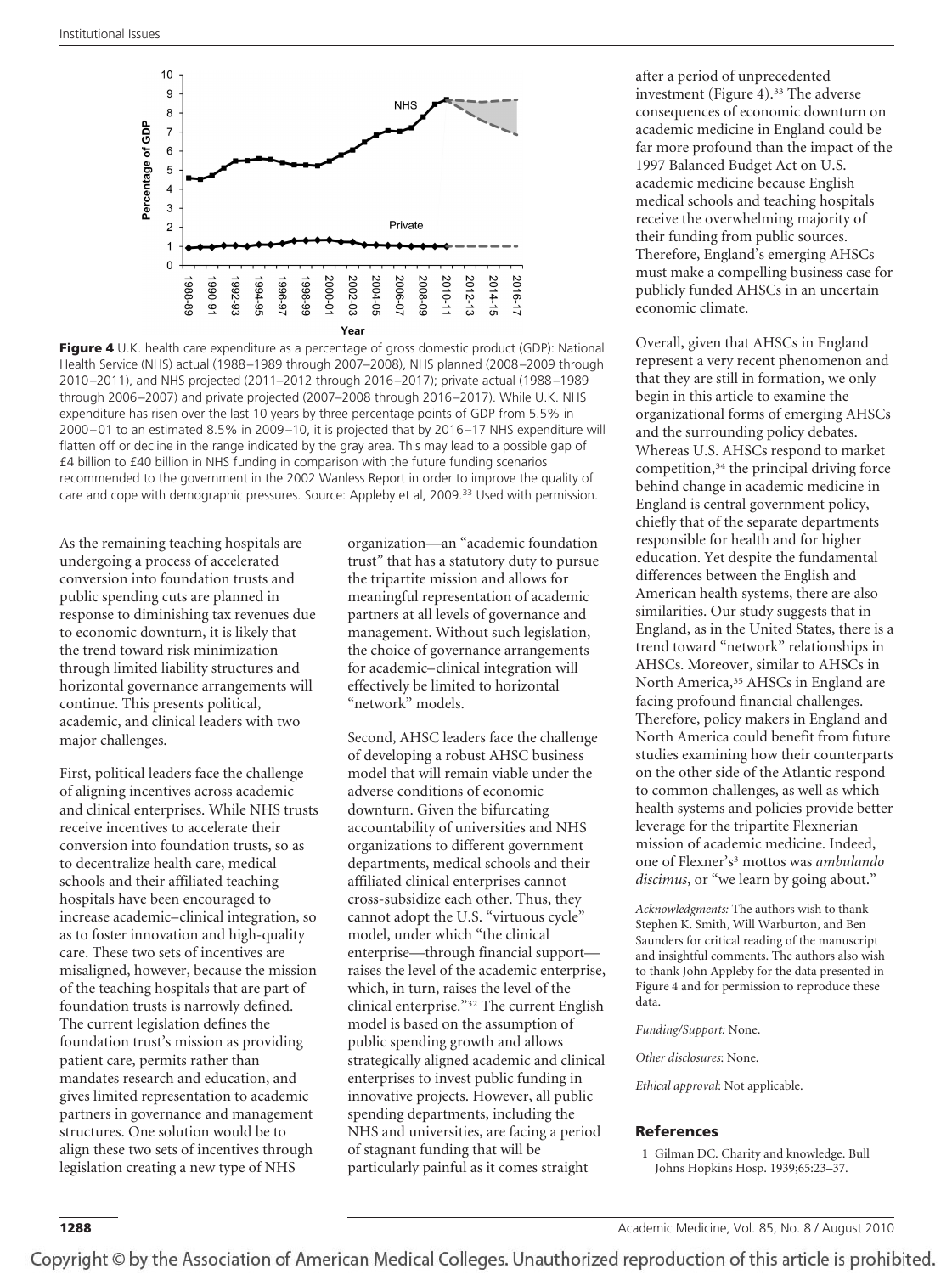- **2** Dewhurst K, ed. Oxford Medicine: Essays on the Evolution of the Oxford Clinical School to Commemorate the Bicentenary of the Radcliffe Infirmary, 1770 –1970. Oxford, UK: Sandford Publications; 1970.
- **3** Flexner A. I Remember. The Autobiography of Abraham Flexner. New York, NY: Simon and Schuster; 1940.
- **4** Lock S, Last JM, Dunea G, Walton J. The Oxford Illustrated Companion to Medicine. Oxford, UK: Oxford University Press; 2001.
- **5** Osler W. An address on the hospital unit in university work delivered before the Northumberland and Durham Medical Society. Lancet. 1911;177:211–213.
- **6** Flexner A. The Burden of Humanism. The Taylorian Lecture 1928. Oxford, UK: Clarendon Press; 1928.
- **7** Department of Health. The NHS Constitution. Available at: www.dh.gov.uk/ nhsconstitution. Accessed April 21, 2010.
- **8** National Health Service. About the NHS. Available at: www.nhs.uk. Accessed April 21, 2010.
- **9** Organisation for Economic Co-operation and Development. Health at a Glance 2007: OECD Indicators. Paris, France: Organisation for Economic Co-operation and Development; 2007.
- **10** Dixon J, Lewis R, Rosen R, Finlayson B, Gray D. Can the NHS learn from US managed care organisations? BMJ. 2004;328:223–225.
- **11** Laing & Buisson. Laing's Healthcare Market Review 2008 –2009. London, UK: Laing & Buisson; 2008.
- **12** Humphrey C, Russell J. Motivation and values of hospital consultants in south-east England who work in the national health service and do private practice. Soc Sci Med. 2004;59:1241–1250.
- **13** Medical Schools Council. Improving Lives: 150 Years of UK Medical School Achievements. London, UK: Medical Schools Council; 2009. Available at: www.medschools. ac.uk. Accessed April 21, 2010.
- **14** Smith T. Organizational challenges facing the European academic health center. In: Detmer D, Steen E, eds. The Academic Health Center: Leadership and Performance. Cambridge,

UK: Cambridge University Press; 2005:279 – 294.

- **15** Culbertson RA, Goode LD, Dickler RM. Organizational models of medical school relationships to the clinical enterprise. Acad Med. 1996;71:1258 –1274.
- **16** Darzi A. Healthcare for London: A Framework for Action. London, UK: NHS London; 2007. Available at: www.london.nhs.uk. Accessed April 21, 2010.
- **17** Darzi A. High Quality Care for All: NHS Next Stage Review Final Report. London, UK: Department of Health; 2008. Available at: www.dh.gov.uk. Accessed April 21, 2010.
- **18** Wanless D. Securing Our Future Health: Taking a Long-Term View: Final Report. London, UK: HM Treasury; 2002. Available at: www.hm-treasury.gov.uk. Accessed April 21, 2010.
- **19** HM Treasury. The Strength to Make Long-Term Decisions: Investing in an Enterprising, Fairer Britain. Budget Statement 17.04.2002. London, UK: HM Treasury; 2002. Available at: www.hm-treasury.gov.uk. Accessed April 21, 2010.
- **20** HM Treasury, Department for Trade and Industry, Department for Education and Skills. Science and Innovation Investment Framework 2004 –2014. London, UK: The Stationery Office; 2004. Available at: www.hm-treasury.gov.uk. Accessed April 21, 2010.
- **21** Department of Health. Best Research for Best Health: A New National Health Research Strategy. London, UK: Department of Health; 2006. Available at: www.dh.gov.uk. Accessed April 21, 2010.
- **22** HM Treasury. Chancellor of the Exchequer's Budget Statement 22.03.2006. London, UK: HM Treasury; 2006. Available at: www. hm-treasury.gov.uk. Accessed April 21, 2010.
- **23** Sung NS, Crowley WF, Genel M, et al. Central challenges facing the national clinical research enterprise. JAMA. 2003;289:1278–1287.
- **24** Cooksey D. A Review of UK Health Research Funding. London, UK: HM Treasury; 2006. Available at: www.hm-treasury.gov.uk. Accessed April 21, 2010.
- **25** Smith T. University Clinical Partnership: A New Framework for NHS/University

Relations. London, UK: Nuffield Trust; 2001. Available at: www.nuffieldtrust.org.uk. Accessed April 21, 2010.

- **26** Davies SM, Smith T. Managing university clinical partnership: Learning from international experience. High Educ Manag Policy. 2004;16:63–71.
- **27** Weiner BJ, Culbertson R, Jones RF, Dickler R. Organizational models for medical school– clinical enterprise relationships. Acad Med. 2001;76:113–124.
- **28** Imperial College London, Imperial College Healthcare NHS Trust. The Vision for the Academic Health Science Centre. London, UK: Imperial College Healthcare NHS Trust; 2008. Available at: www.imperial.nhs.uk. Accessed April 21, 2010.
- **29** Imperial College London, Imperial College Healthcare NHS Trust. Our AHSC application. Available at: www.ahsc.org.uk/ application.html. Accessed April 21, 2010.
- **30** Cambridge University Hospitals NHS Foundation Trust. The Vision 2020 at Addenbrooke's. Cambridge, UK: Cambridge University Hospitals NHS Foundation Trust; 2007. Available at: www.cuh.org.uk. Accessed April 21, 2010.
- **31** Cambridge University Health Partners. Academic Health Science Centre application for designation. Part 2. Available at: www.ournhs.nhs.uk/?page\_id- 1088. Accessed April 21, 2010.
- **32** Wartman SA. Toward a virtuous cycle: The changing face of academic health centers. Acad Med. 2008;83:797–799.
- **33** Appleby J, Crawford R, Emmerson C. How Cold Will It Be? Prospects for NHS Funding: 2011–2017. London, UK: King's Fund; 2009. Available at: www.kingsfund.org.uk. Accessed April 21, 2010.
- **34** Blumenthal D, Edwards N. A tale of two systems: The changing academic health center. Health Aff (Millwood). 2000;19:86 – 101.
- **35** Feldman AM. Pursuing Excellence in Healthcare: Preserving America's Academic Medical Centers. New York, NY: Productivity Press/Taylor & Francis; 2010.

Academic Medicine, Vol. 85, No. 8 / August 2010 **1289**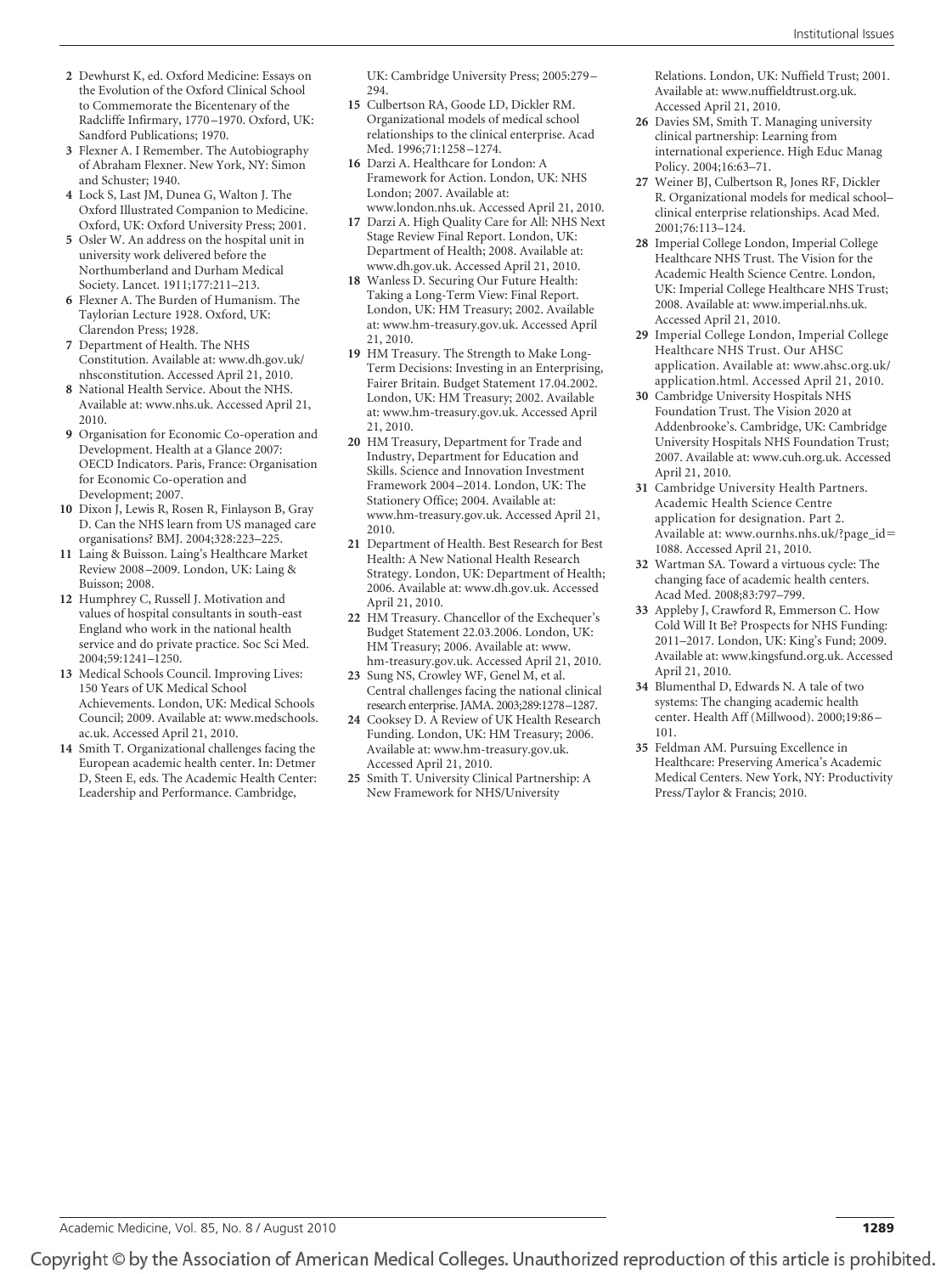# Commentary: **Models of Academic–Clinical Partnerships: Goods, Better, Best**

Herbert Pardes, MD, and Harold Alan Pincus, MD

# Abstract

Elsewhere in this issue, Ovseiko and colleagues discuss organizational models for emerging academic health science centers (AHSCs) in England. In this commentary, the authors consider the advantages, or "goods," to organizing educational, clinical, and research missions within the AHSC model. Cultivating relationships among the three

*Editor's Note: This is a commentary on Ovseiko PV, Davies SM, Buchan AM. Organizational models of emerging academic health science centers in England. Acad Med. 2010;85:1282–1289.*

The article by Ovseiko and colleagues,<sup>1</sup> "Organizational models of emerging academic health science centers in England," raises important issues for the fields of academia, medical research, and clinical care not only in England and in the United States, but throughout the world. Coherently linking academic and clinical activities delivers obvious benefits, but are some models for organizing these relationships better than others? Is there a "best" way to structure an academic health science center (AHSC)? First, some "goods" produced by AHSCs.

# **Recognizing the Good**

Obviously, any clinical enterprise should strive to deliver the very best care. But

**Dr. Pardes** is president and chief executive officer, NewYork-Presbyterian Hospital, New York, New York.

**Dr. Pincus** is director of quality and outcomes research, NewYork-Presbyterian Hospital, New York, New York, and professor and vice chair of psychiatry and codirector, Irving Institute for Clinical and Translational Research, Columbia University, New York, New York.

Correspondence should be addressed to Dr. Pardes, NewYork-Presbyterian Hospital, 177 Fort Washington Avenue, New York, NY 10032; e-mail: pardesh@nyp.org.

Acad Med. 2010;85:1264 –1265. *doi: 10.1097/ACM.0b013e3181e685a1*

central missions of academic medicine yields good results for clinicians, trainees, patients, researchers, and communities, but it can also inspire all stakeholders to strive for better results. After outlining some of these benefits of current AHSC models, like those common in the United States, the authors discuss how close collaboration between U.S. and U.K.

AHSCs have larger responsibilities. They are expected not only to serve their local community but also to provide leadership in clinical care and innovation for their region and the nation. Moreover, academic centers are designated to aggregate the greatest depth and the widest coverage to deal with any medical problem presenting to their door. These types of problems have grown increasingly severe and complex with medical situations that are formidable unto themselves and often accompanied by coexistent conditions. Addressing these problems generally requires health care providers to work as a team that incorporates professionals from multiple disciplines with multiple skills. The team concept is also being extended beyond the direct patient-care level to an organizational level with various forms of collaborative partnerships across the time and space of varied inpatient and outpatient settings.

Thus, AHSCs should strive to model the very best care—in addition to excellence in primary and secondary care, AHSCs should have in their capacity the ability to respond to emergent, tertiary, and quaternary situations.

A second major "good" is AHSCs' capacity to train the very best health care providers possible. This requires both exposure to the mass of authoritative information about medicine and medical care delivery and grounding across the full spectrum of translational sciences, from basic to clinical to population science, with a continuing awareness of the evolution of health care in the general AHSC leaders could foster sharing of best practices and ultimately lead to better performance at AHSCs— emerging and established—in both nations. Providing excellent health care begins with developing the best organizational models for AHSCs, and identifying and pursuing such models should be a top priority.

community. AHSCs provide this exposure for trainees from multiple disciplines across the full developmental pathway extending from partnerships with grade schools in their communities through undergraduate and professional schools to continuing education of senior health professionals. These trainees ultimately evolve in various directions with career trajectories encompassing the educational aspects of health care, direct clinical care, research, and, conceivably, leadership roles in the administration and direction of AHSCs or other health organizations.

Finally, AHSCs provide to all societies the good of medical research, which has produced countless improvements in diagnosis and treatment strategies for a wide range of medical problems. It is one of the great accomplishments of modern medicine and health care that many conditions such as congenital heart disease, eroding and failing function of major organs, and the erosion of the utility of joints have been addressed by innovative and increasingly effective techniques to correct those conditions with a direct impact on both the quality and the length of people's lives.

These several functions come together in the various centers around the world that address the "tripod" of care, education, and research functions in various organizational frameworks. It is our opinion that the closest juxtaposition of these three parts of the tripod in an AHSC has many distinct values.